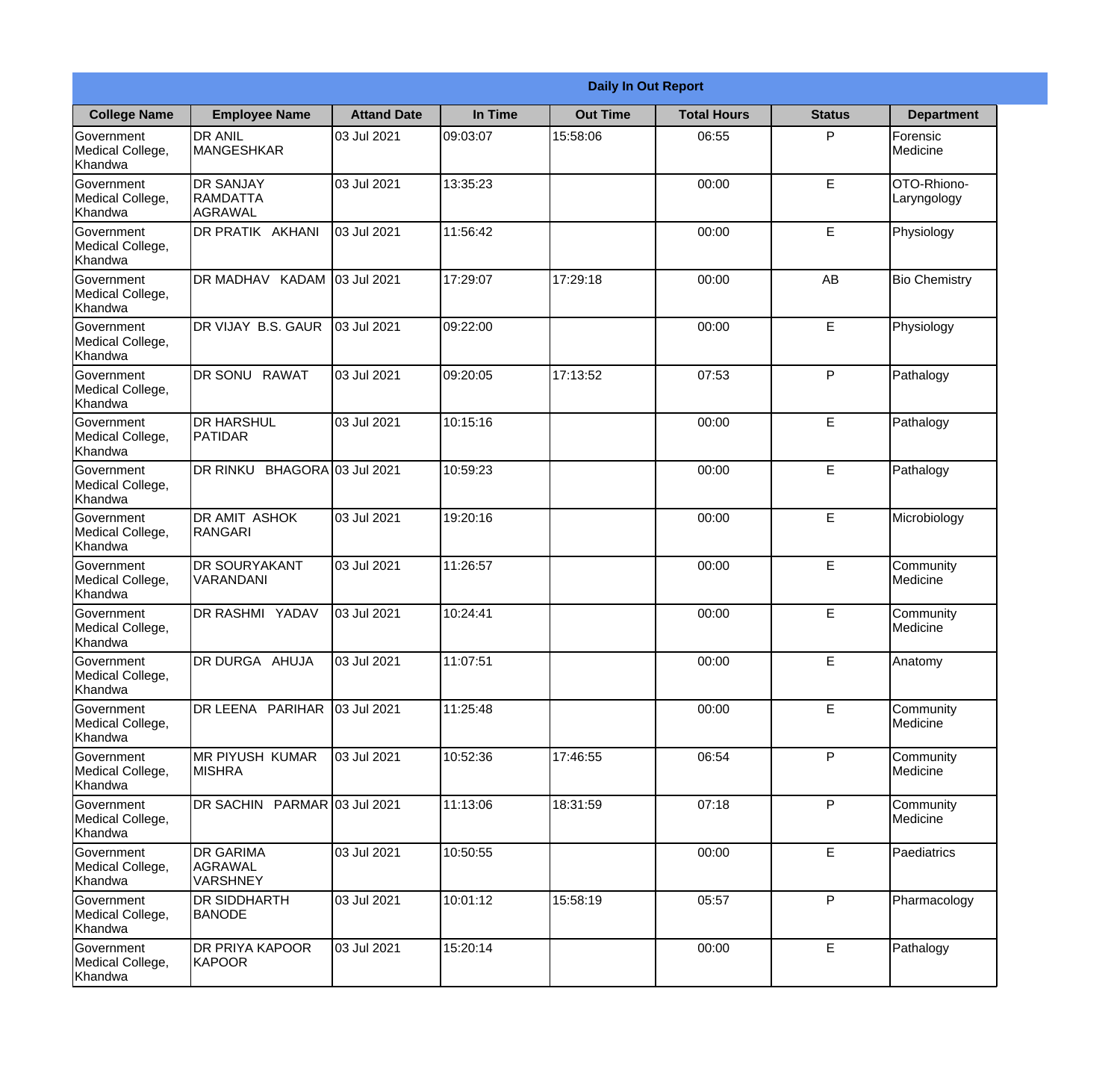| <b>Designation</b>                  | <b>Category</b> |
|-------------------------------------|-----------------|
| Assistant Professor   Para Clinical |                 |
| Professor                           | Clinical        |
| Assistant Professor   Non Clinical  |                 |
| Assistant Professor   Non Clinical  |                 |
| Associate Professor Non Clinical    |                 |
| Demonstrator/Tutor   Para Clinical  |                 |
| Assistant Professor   Para Clinical |                 |
| Assistant Professor   Para Clinical |                 |
| Professor                           | Para Clinical   |
| Demonstrator/Tutor   Para Clinical  |                 |
| <b>Assistant Professor</b>          | Para Clinical   |
| Demonstrator/Tutor   Non Clinical   |                 |
| Assistant Professor   Para Clinical |                 |
| Statistician                        | Para Clinical   |
| Assistant Professor   Para Clinical |                 |
| Associate Professor Clinical        |                 |
| Associate Professor   Para Clinical |                 |
| Demonstrator/Tutor   Para Clinical  |                 |

## **Daily In Out Report**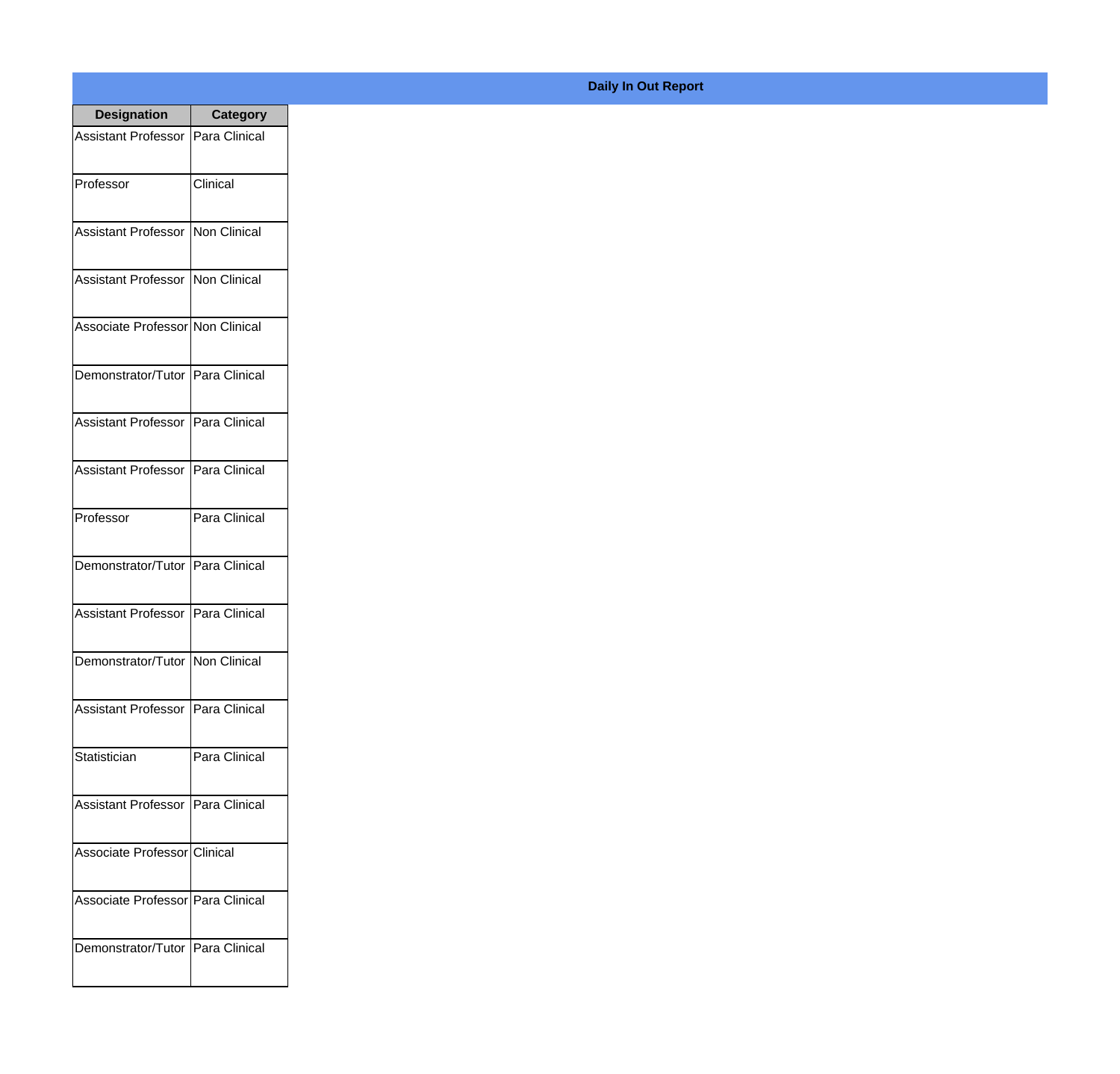| <b>Daily In Out Report</b>                       |                                                       |             |          |          |       |             |                             |
|--------------------------------------------------|-------------------------------------------------------|-------------|----------|----------|-------|-------------|-----------------------------|
| <b>Government</b><br>Medical College,<br>Khandwa | <b>DR SAPNA</b><br><b>MAHESHRAM</b>                   | 03 Jul 2021 | 11:13:33 |          | 00:00 | E           | Community<br>Medicine       |
| Government<br>Medical College,<br>Khandwa        | <b>DR SEEMA</b><br><b>SUDHAKARRAO</b><br><b>SUTAY</b> | 03 Jul 2021 | 16:37:48 |          | 00:00 | E           | Forensic<br>Medicine        |
| <b>Government</b><br>Medical College,<br>Khandwa | <b>DR RANJEET</b><br><b>BADOLE</b>                    | 03 Jul 2021 | 10:51:48 |          | 00:00 | E           | <b>General Medicine</b>     |
| Government<br>Medical College,<br>Khandwa        | <b>DR ASHOK</b><br><b>BHAUSAHEB NAJAN</b>             | 03 Jul 2021 | 11:43:19 |          | 00:00 | $\mathsf E$ | Forensic<br>Medicine        |
| <b>Government</b><br>Medical College,<br>Khandwa | DR PRIYESH<br><b>MARSKOLE</b>                         | 03 Jul 2021 | 11:38:27 | 16:25:03 | 04:47 | P           | Community<br>Medicine       |
| Government<br>Medical College,<br>Khandwa        | <b>DR NISHA MANDLOI</b><br><b>PANWAR</b>              | 03 Jul 2021 | 11:49:01 |          | 00:00 | E           | Obstetrics &<br>Gynaecology |
| <b>Government</b><br>Medical College,<br>Khandwa | <b>DR NANDINI</b><br><b>DIXIT</b>                     | 03 Jul 2021 | 12:25:49 |          | 00:00 | E           | Paediatrics                 |
| Government<br>Medical College,<br>Khandwa        | <b>DR SATISH</b><br><b>CHANDEL</b>                    | 03 Jul 2021 | 11:35:30 |          | 00:00 | E           | Pharmacology                |
| Government<br>Medical College,<br>Khandwa        | <b>DR MUKTESHWARI</b><br><b>GUPTA</b>                 | 03 Jul 2021 | 11:27:31 | 18:00:41 | 06:33 | P           | Pharmacology                |
| Government<br>Medical College,<br>Khandwa        | <b>DR PURTI AGARWAL</b><br>SAINI                      | 03 Jul 2021 | 10:25:03 |          | 00:00 | E           | Pathalogy                   |
| <b>Government</b><br>Medical College,<br>Khandwa | DR YASHPAL RAY                                        | 03 Jul 2021 | 13:26:07 |          | 00:00 | E           | Anatomy                     |
| Government<br>Medical College,<br>Khandwa        | <b>DR RINKU YADAV</b>                                 | 03 Jul 2021 | 13:12:34 |          | 00:00 | E           | <b>General Surgery</b>      |
| Government<br>Medical College,<br>Khandwa        | RENU<br><b>WAGHMARE</b>                               | 03 Jul 2021 | 12:02:03 |          | 00:00 | E           | Community<br>Medicine       |